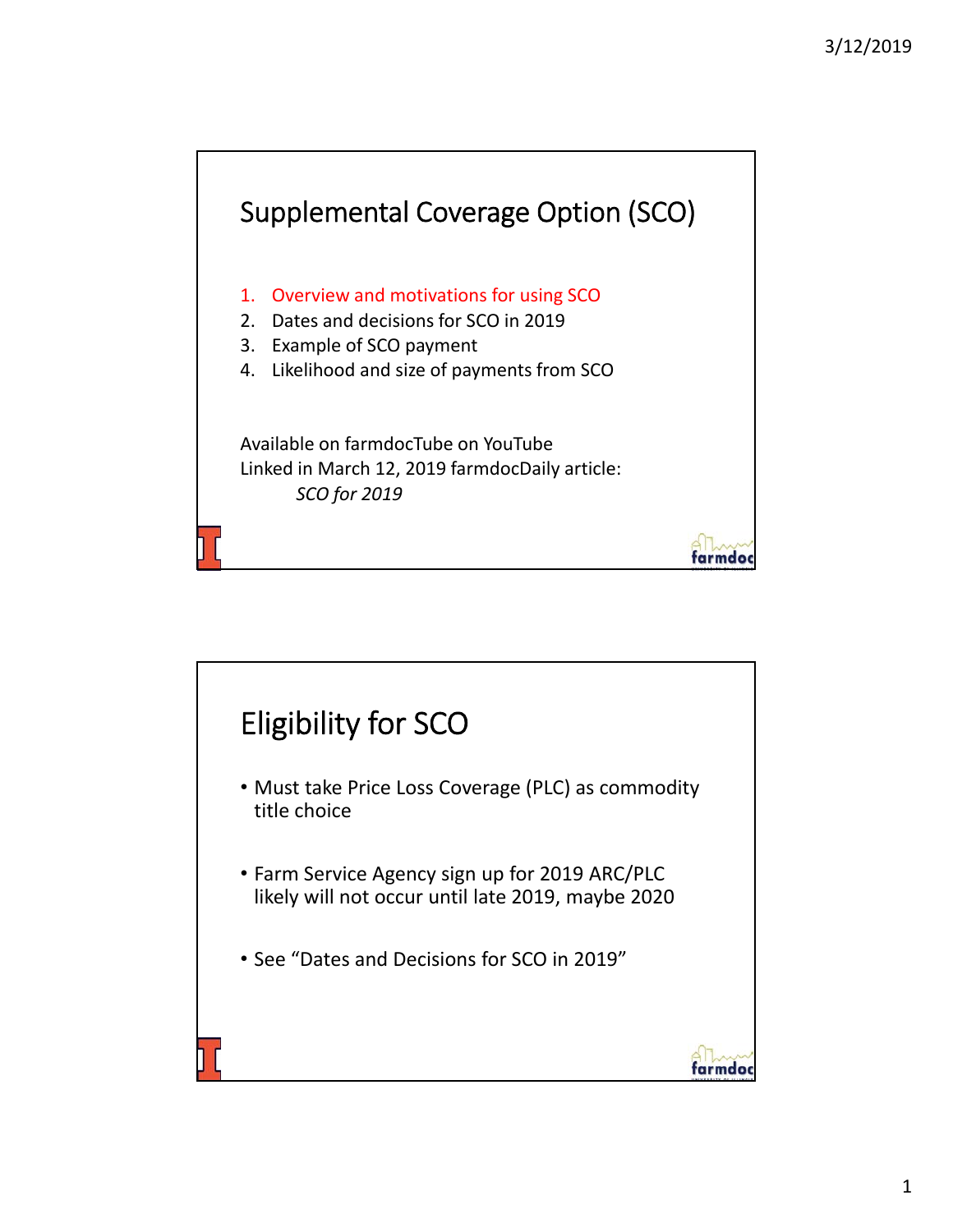

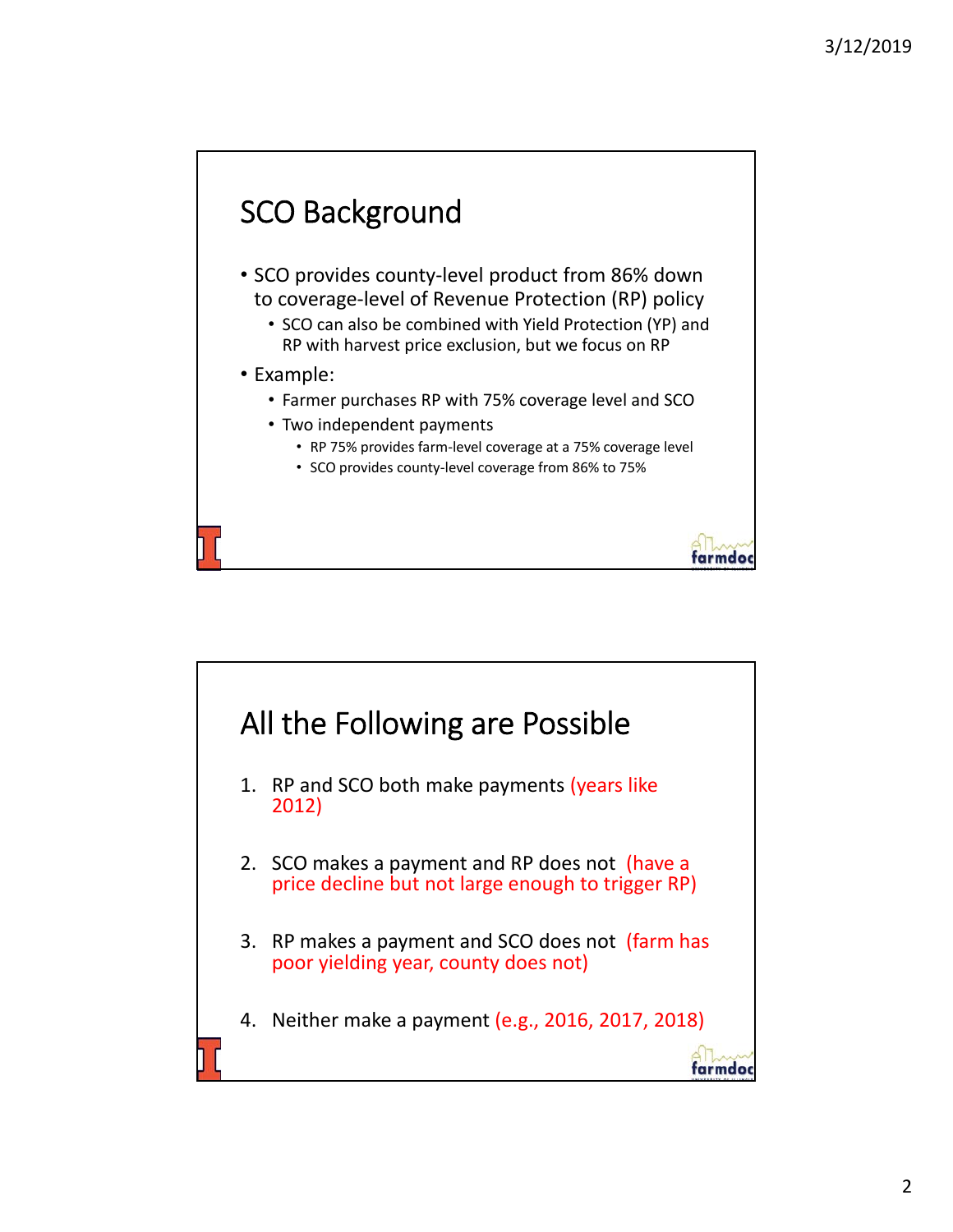## Motivation for Taking SCO

**Currently taking 85% RP Coverage Level**

- Pro: Reduce the premium
- Con: Give‐up the top‐ end farm‐level coverage and replace with county-coverage

**Currently taking 75% RP Coverage Level (less than max)**

- Likely because of premium costs (e.g., southern Illinois, higher risk area, or optional units)
- Pro: Get county‐level coverage from 86% to RP coverage level
- Con: Pay more in premium

farmdoc

| State:<br>County:            | <b>Illinois</b><br>Sangamon<br>Crop: Corn                                                                                                     |                          |                    |                                                                  |                                                      | 2019 iFARM Premium Calculator<br>Date Printed |                                | 3/10/2019                             |                                      |                                  |                                  |                    | Premium examples<br>from 2019 Crop       |
|------------------------------|-----------------------------------------------------------------------------------------------------------------------------------------------|--------------------------|--------------------|------------------------------------------------------------------|------------------------------------------------------|-----------------------------------------------|--------------------------------|---------------------------------------|--------------------------------------|----------------------------------|----------------------------------|--------------------|------------------------------------------|
|                              | <b>Individual Farm Level Policies</b>                                                                                                         |                          |                    | Print                                                            | Help                                                 |                                               | TA/YA sheet                    | Menu                                  |                                      |                                  |                                  |                    | <b>Insurance Decision</b>                |
| Quote input ->               |                                                                                                                                               | APH Yield: 188.0         |                    | <b>TA/YE</b> adjustment                                          | TA                                                   | TA Yield                                      | 199.0                          | Rate Yield                            | 188.0                                |                                  | <b>Risk class: None selected</b> |                    |                                          |
|                              |                                                                                                                                               |                          |                    |                                                                  |                                                      |                                               | <b>Practice: Non-Irrigated</b> |                                       |                                      | Prevented planting: Standard     |                                  |                    | Tool                                     |
| Coverage<br>Level            | Revenue<br><b>Enterprise</b>                                                                                                                  | Prote<br>asic            | ion.<br>Optional   | Mi<br>num<br>R.<br>nue<br>ntee<br>Gua                            | <b>Revenue Protection with Harvest</b><br>Enterprise | <b>Price Exclusion</b><br>Basic               | Optional                       | Revenue<br>Guarantee                  | Enterprise                           | <b>Yield Protection</b><br>Basic | Optional                         | Yield<br>Guarantee | <b>FAST Microsoft Excel</b><br>$\bullet$ |
|                              | 50                                                                                                                                            | Acre                     |                    | acte                                                             |                                                      | \$ per Acre                                   |                                | <b>Slacre</b>                         |                                      | \$ per Acre                      |                                  | <b>Bu</b> Jacre    |                                          |
| 50%                          | 0.95                                                                                                                                          | 57                       | 2.42               | 398                                                              | 0.70                                                 | 1.15                                          | 1.69                           | 398                                   | 0.80                                 | 1.33                             | 2.03                             | 99.5               | spreadsheet                              |
| 55%                          | 1.34                                                                                                                                          | 40                       | 3.57               | 138                                                              | 0.88                                                 | 1.58                                          | 2.40                           | 438                                   | 1.09                                 | 1.96                             | 295                              | 109.5              | available for                            |
| 60%                          | 1.80                                                                                                                                          | 50                       | 5.03               | 478                                                              | 1.09                                                 | 2.21                                          | 3.33                           | 478                                   | 1.55                                 | 2.79                             | 4.10                             | 119.4              | download from                            |
| 65%                          | 2.46                                                                                                                                          | 47                       | 7.68               | 517                                                              | 1.43                                                 | 3.36                                          | 5.01                           | 517                                   | 2.10                                 | 4.30                             | 6.23                             | 129.4              |                                          |
| 70%                          | 3.48                                                                                                                                          | 61<br>55                 | 10.50              | 557<br>597                                                       | 1.98                                                 | 4.53                                          | 6.80                           | 557                                   | 2.81                                 | 5.76                             | 8.20                             | 139.3              | farmdoc                                  |
| 75%<br>80%                   | 5.61<br>11.14                                                                                                                                 | 51                       | 15.41<br>25.16     | 637                                                              | 3.22<br>6.54                                         | 6.89<br>12.03                                 | 10.05<br>16.91                 | 597<br>637                            | 4.26<br>8.21                         | 8.33<br>13.72                    | 11.68<br>18.87                   | 149.3<br>159.2     |                                          |
| 85%                          | 21.57                                                                                                                                         | 22                       | 37.83              | 677                                                              | 12.96                                                | 18.87                                         | 25.89                          | 677                                   | 15.16                                | 20.57                            | 27.83                            | 169.2              |                                          |
|                              |                                                                                                                                               |                          |                    |                                                                  | Volatility (revenue): 0.15                           |                                               |                                | Volatility (rev with exclusion): 0.15 |                                      |                                  |                                  |                    | $\bullet$<br>2019 projected              |
| <b>County Level Products</b> |                                                                                                                                               |                          |                    |                                                                  |                                                      |                                               |                                |                                       |                                      |                                  |                                  | Parameters         | prices and                               |
| Quote input                  |                                                                                                                                               | Type:                    | Grain              |                                                                  |                                                      |                                               | Practice:                      | <b>Non-irrigated</b>                  |                                      |                                  |                                  |                    | volatilities                             |
|                              | <b>Area Revenue Protection</b><br>Minimum                                                                                                     |                          |                    | <b>Area Revenue Protection</b><br><b>Harvest Price Exclusion</b> |                                                      |                                               | <b>Area Yield Protection</b>   |                                       |                                      |                                  | 100 acre<br>$\bullet$            |                    |                                          |
| Coverage                     |                                                                                                                                               | <b>Protection Factor</b> |                    | Revenue                                                          |                                                      | <b>Protection Factor</b>                      |                                | Revenue                               |                                      | <b>Protection Factor</b>         |                                  | <b>Yield</b>       | Enterprise unit<br>$\bullet$             |
| Level                        | 120%                                                                                                                                          | 95%                      | <b>BON.</b>        | Guarantee                                                        | 120%                                                 | 95%                                           | 80%                            | Guarantee                             | 120%                                 | 05%                              | BOYL.                            | Guarantee          |                                          |
|                              |                                                                                                                                               | \$ per Acre              |                    | <b>Slacre</b>                                                    |                                                      | \$ per Acre                                   |                                | Slacre                                |                                      | \$ per Acre                      |                                  | <b>Bulacre</b>     | ٠                                        |
| 70%                          | 1.24                                                                                                                                          | 0.98                     | 0.83               | 569                                                              | 0.76                                                 | 0.60                                          | 0.51                           | 569                                   | 1.00                                 | 0.79                             | 0.67                             | 142.2              | Use default yields in                    |
| 75%<br>80%                   | 3.07<br>5.84                                                                                                                                  | 2.43<br>4.62             | 2.05<br>3.89       | 609<br>650                                                       | 1.10<br>2.11                                         | 0.87<br>1.67                                  | 0.73<br>1.41                   | 609<br>650                            | 2.04<br>3.91                         | 1.61<br>3.10                     | 1.36<br>2.61                     | 152.3<br>162.5     | the tool                                 |
| 85%                          | 11.29                                                                                                                                         | 8.94                     | 7.53               | 691                                                              | 5.67                                                 | 4.49                                          | 3.78                           | 691                                   | 5.66                                 | 4.48                             | 3.77                             | 172.6              |                                          |
| 90%                          | 21.73                                                                                                                                         | 17.20                    | 14.49              | 731                                                              | 13.27                                                | 10.51                                         | 8.85                           | 731                                   | 9.17                                 | 7.26                             | 6.11                             | 182.8              |                                          |
| Parameters                   | Exp. Yield: 203.1                                                                                                                             |                          | Proj Price: \$4.00 |                                                                  |                                                      |                                               |                                |                                       |                                      |                                  |                                  | Parameters         |                                          |
| <b>Notes</b>                 |                                                                                                                                               |                          |                    |                                                                  | Supplemental Coverage (                              |                                               | ption (SCO)                    |                                       | Product                              |                                  | <b>Rev Prot.</b>                 |                    | Note: Pay an<br>٠                        |
|                              |                                                                                                                                               |                          |                    |                                                                  | Type: Grain                                          | Practice: Non-irrigated                       |                                |                                       | Coverage Level<br>Unit               |                                  | 75%<br><b>Enterprise</b>         |                    | administrative fee                       |
|                              |                                                                                                                                               |                          |                    |                                                                  | Range                                                | <b>RP</b>                                     | s<br>wExi                      | YP                                    | Protection Level                     |                                  | 100%                             |                    | for the SCO policy                       |
|                              |                                                                                                                                               |                          |                    |                                                                  |                                                      |                                               | 5p<br>acre                     |                                       |                                      |                                  |                                  |                    |                                          |
|                              |                                                                                                                                               |                          |                    |                                                                  | $50\% - 86\%$                                        | 5.34                                          | 2.84                           | 3.35                                  | Premium per acre                     |                                  | \$5.61                           |                    |                                          |
|                              |                                                                                                                                               |                          |                    |                                                                  | 55% - 86%                                            | 5.29                                          | 2.84                           | 3.29                                  | Cost per APH bu.                     |                                  | \$0.03                           |                    |                                          |
|                              |                                                                                                                                               |                          |                    |                                                                  | $60\% - 86\%$                                        | 5.19                                          | 2.81                           | 3.19                                  | Subsidy per acre                     |                                  | \$18.78                          |                    |                                          |
|                              |                                                                                                                                               |                          |                    |                                                                  | 65% - 86%<br>70% - 86%                               | 4.98<br>4.39                                  | 2.67<br>2.13                   | 2.99<br>2.40                          |                                      |                                  | 149.25                           |                    |                                          |
|                              |                                                                                                                                               |                          |                    |                                                                  | 75% - 86%                                            | 3.93                                          | 1.91                           | 2.06                                  | Yield guarantee<br>Revenue guarantee |                                  | \$597                            |                    |                                          |
|                              | The iFARM Premium Calculations developed at the University of Illinois<br>and is available for download at farmdoc (www.farmdoc.illinois.edu. |                          |                    |                                                                  | $80\% - 86\%$                                        | 3.02                                          | 1.58                           | 1.54                                  |                                      |                                  |                                  |                    | tarmdoc                                  |
| Indated: March 8, 2010       |                                                                                                                                               |                          |                    |                                                                  | <b><i>BENL</i></b> - BEN                             | 0.71                                          | 0.90                           | 0.37                                  |                                      |                                  |                                  |                    |                                          |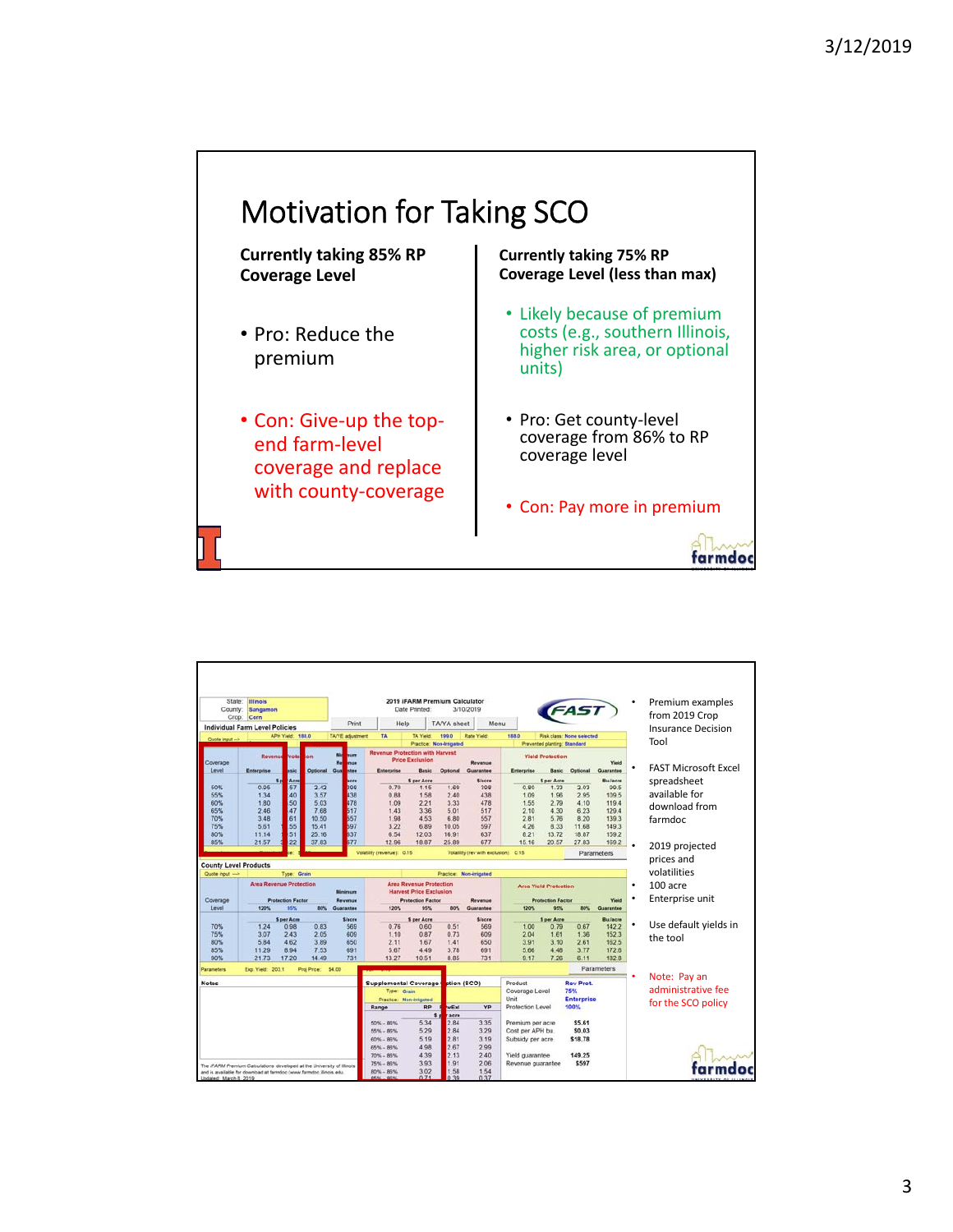

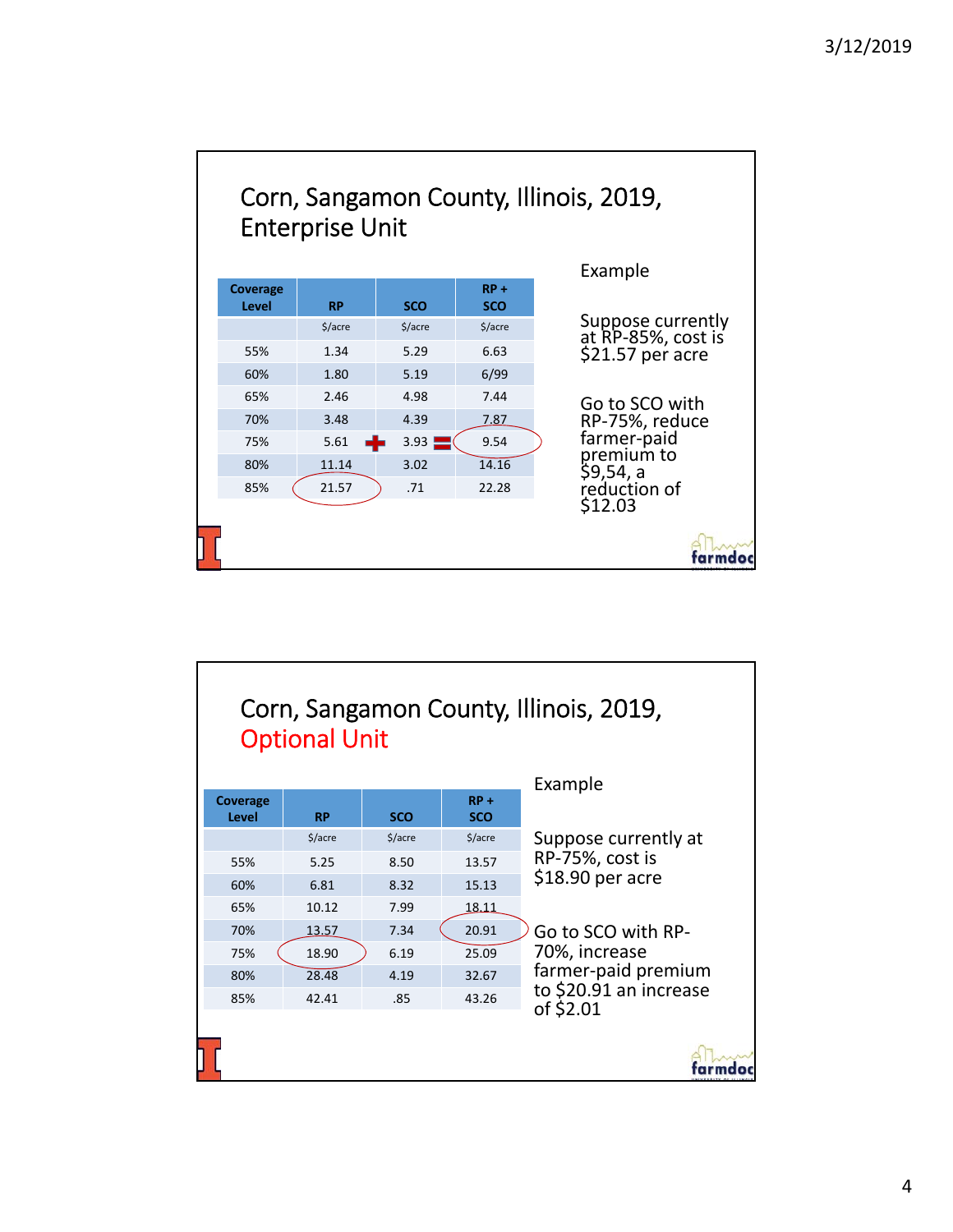

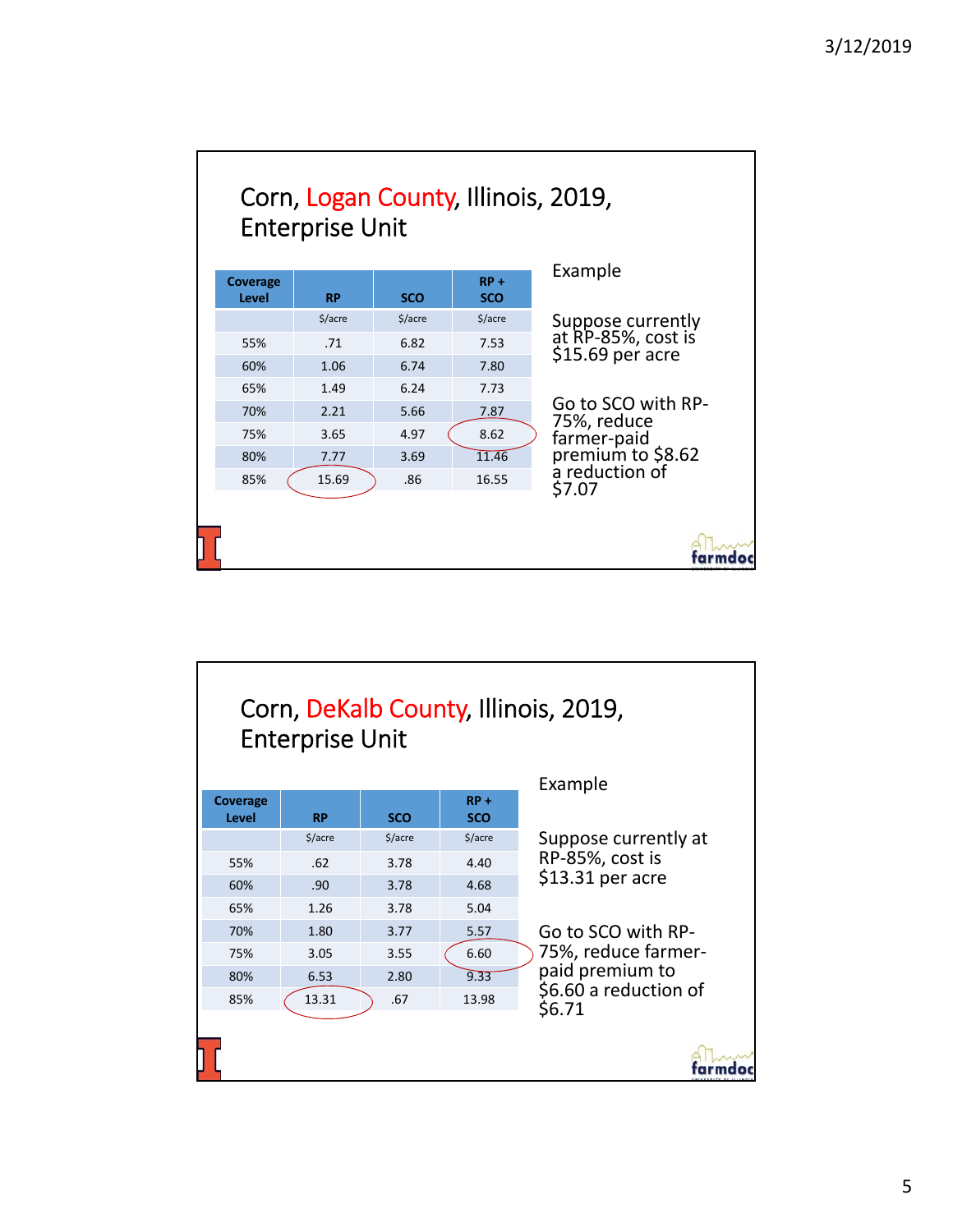